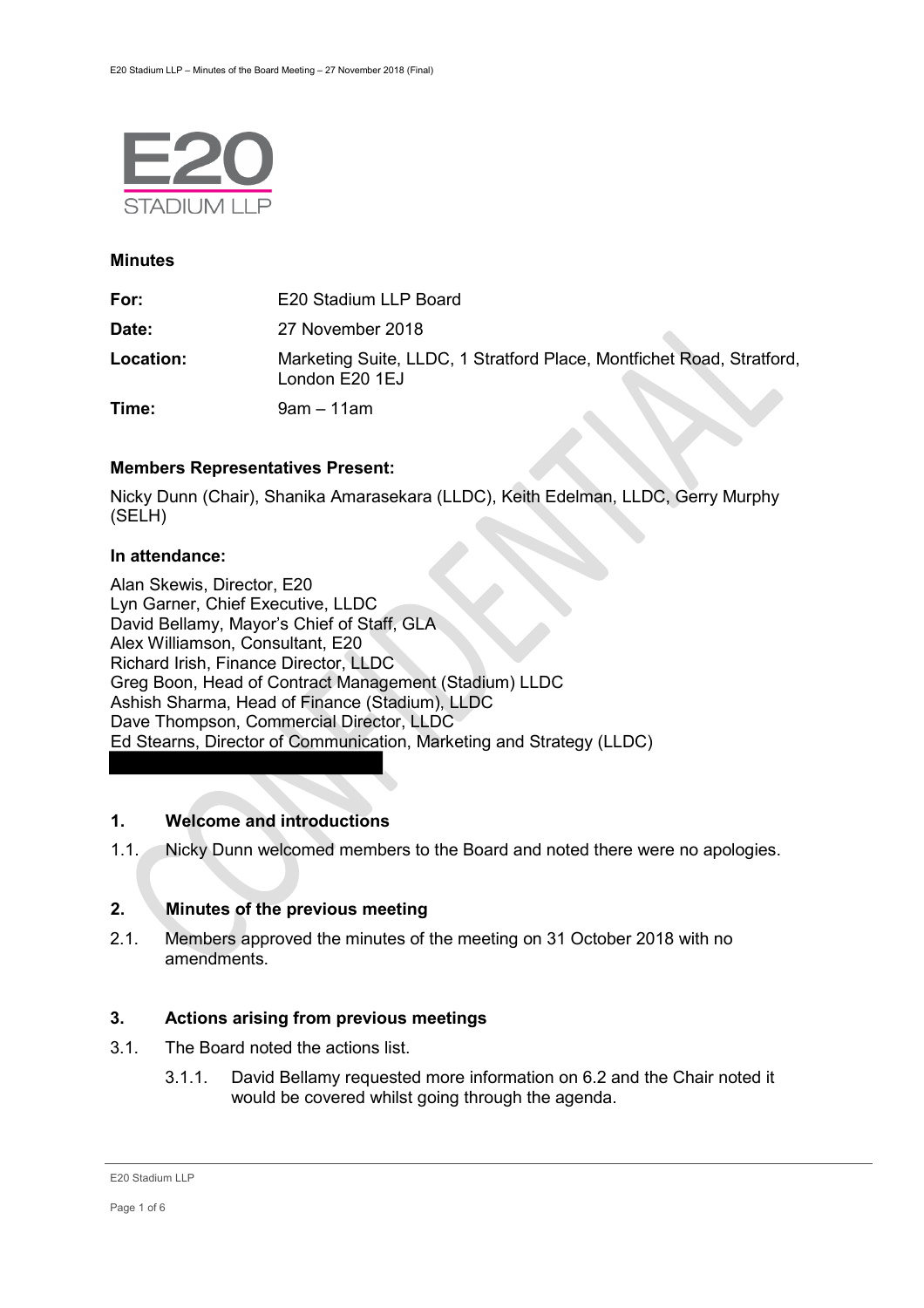# **4. Transaction Update**

4.1. Alex Williamson introduced the Transaction Update and circulated a paper to the Board.



- **5. E20/LS185 and Vinci FM disputes (Item 3.2)**
- 5.1. The Chair asked the Board if there were any questions concerning the paper and all members noted they had read the paper with no comments.



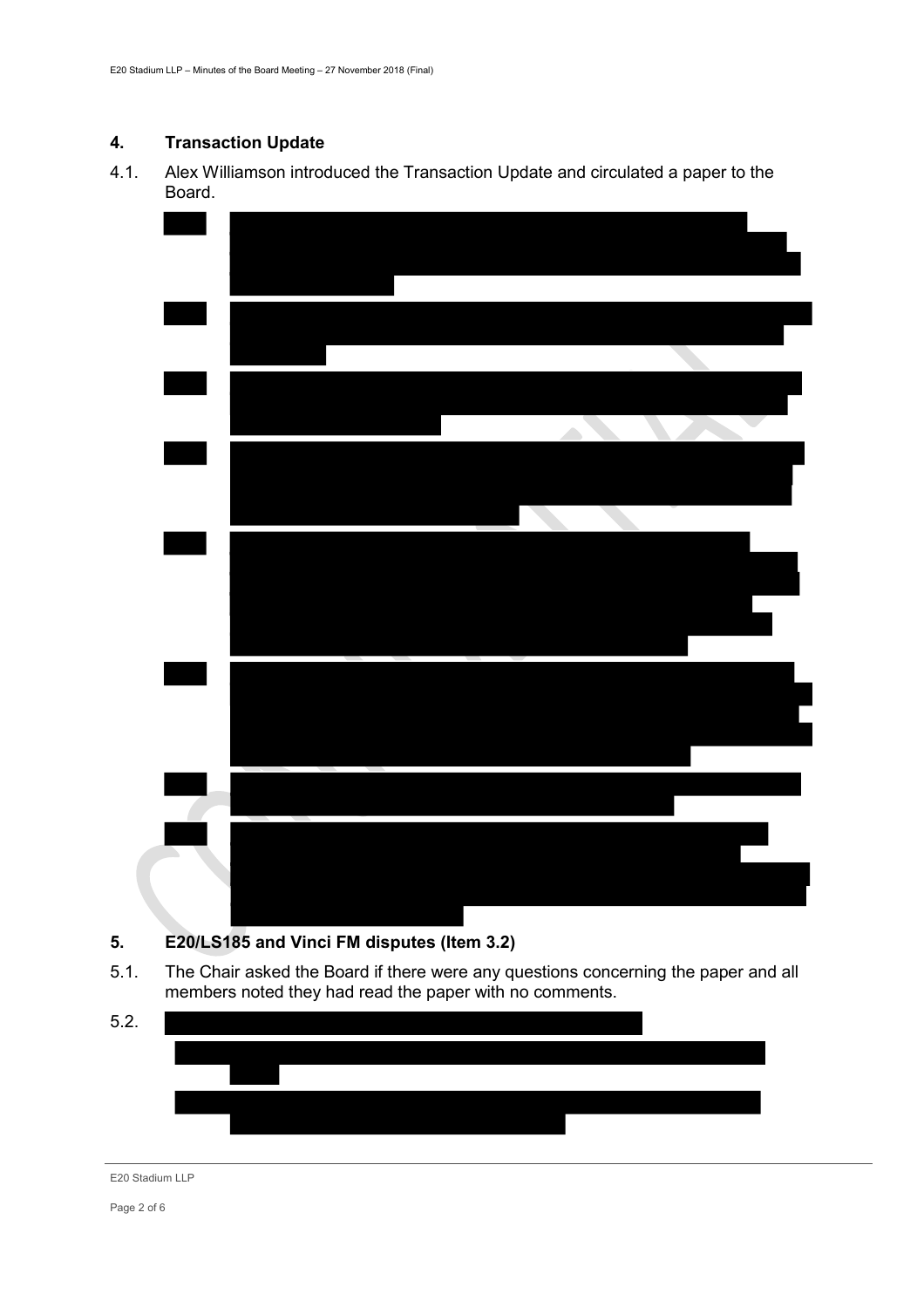#### **6. E20 and LS185 disputes (Item 3.3)**

- 6.1. The Chair asked the Board if there were any questions concerning the paper and all members noted they had read the paper with no comments.
- 6.2. The Board approved payment of £387K to settle the Vinci FM element of their maintenance delay and disruption claim from early 2017 without further conditions connected to the cost recovery from Balfour Beatty

## **7. Connected Stadium**

7.1. Alex Williamson introduced the Connected Stadium paper to members.



## **8. Stadium Stewarding Review**

- 8.1. The Board noted the MOPAC report arising from a whistleblowing allegation made to the Mayor in respect of stewarding arrangements at the Stadium.
	- 8.1.1. David Bellamy stated that the report highlighted evidence of serious issues and the Board need to be confident that the Stadium is being operated safely.
	- 8.1.2. Keith Edelman requested that E20 writes a letter to LS185 stating the recommendations that have come out of the MOPAC report explaining that the current situation is not acceptable and demanding immediate action and response.

#### E20 Stadium LLP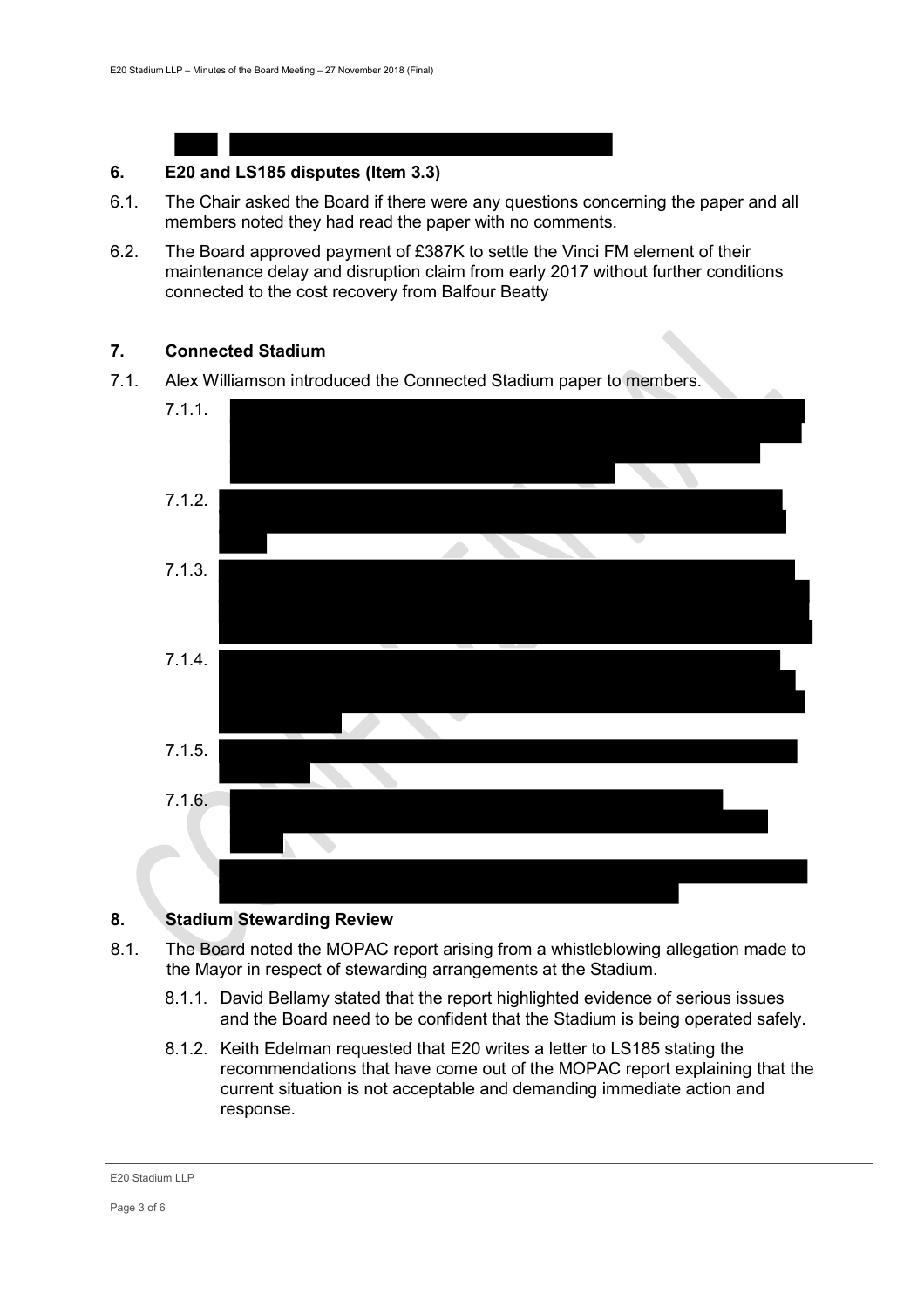- 8.1.3. Lyn Garner noted that she had written to Vinci and attached the MOPAC report.
- 8.1.4. The Board noted the comment from Lyn Garner but still requested a letter to be sent to the CEO of LS185 setting out the recommendations and timeline for addressing them. Lyn Garner noted she was meeting the CEO next week to discuss the report.





## **9. Lower Seating Bowl Update**

- 9.1. Alan Skewis introduced the paper and Board noted the report.
	- 9.1.1. Alan Skewis noted that there are no seat losses in the North and South Stands so there is no need to complete any new works to the East Stand to maintain the number of seats.
	- 9.1.2. 9.1.3.
	- 9.1.4. It was noted that issuing a PIN notice does not oblige E20 to commit to a procurement.
	- 9.1.5.
	- 9.1.6. Gerry Murphy asked members if they were happy to continue with the design work of the project and members approved a further £100k of design fees.
	- 9.1.7. The Board requested that all costs and work being carried out is captured in the paper and reported to Board.

## **Action: Lyn Garner to engage WHU in relation to the modified seating**

## **10. UKA Contract Variations**

10.1. Gerry Murphy introduced the paper and Board noted the report.



E20 Stadium LLP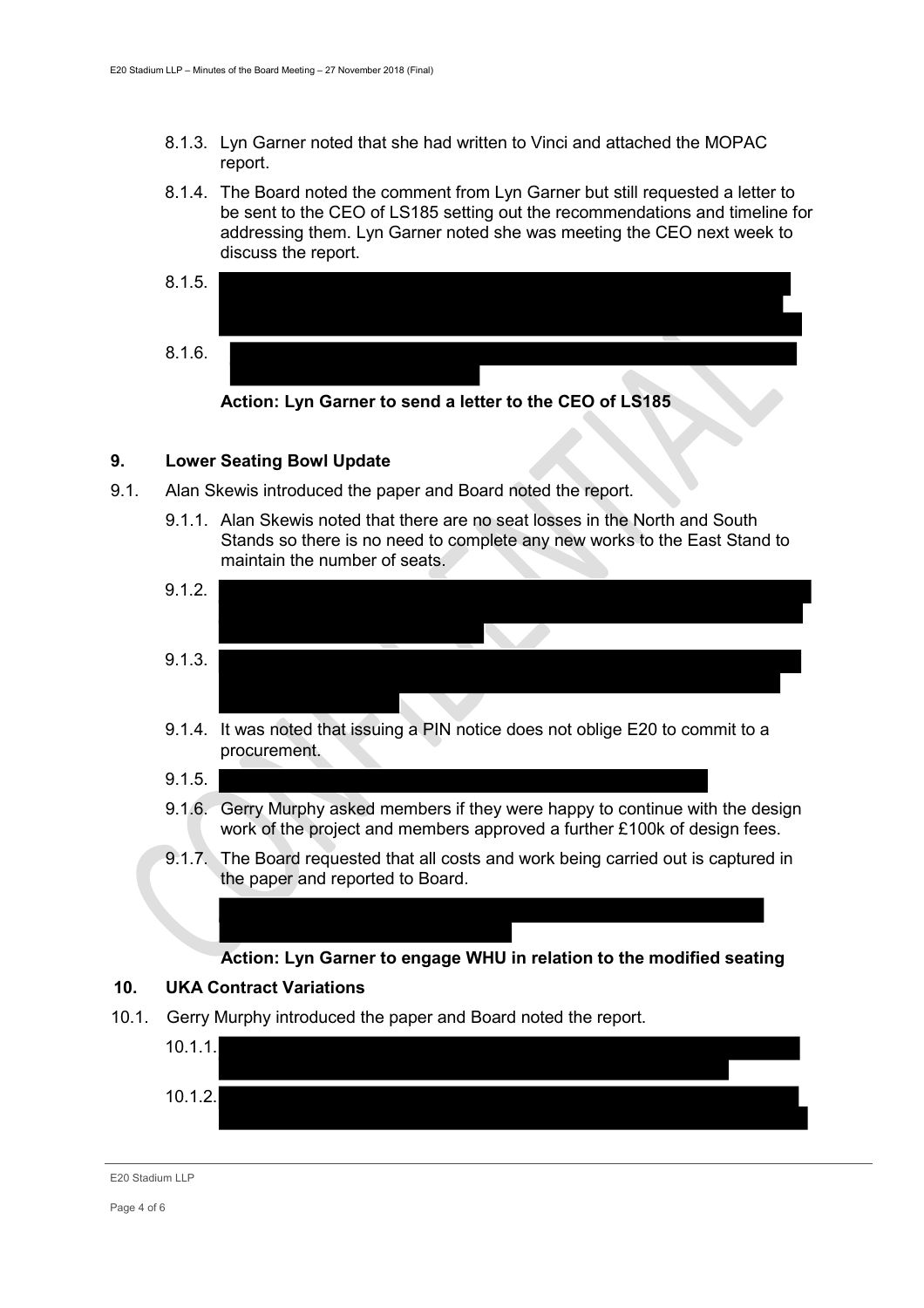10.1.3. The Board approved the proposed amendments to the UKA agreement, delegating the finalization of the contractual amendments to the LLDC Chief Executive, noting that the undertaking will require LLDC Board and Mayoral approval.

### **11. Finance Update**

- 11.1. Ash Sharma introduced the paper and Board noted the report.
	- 11.1.1. The Board approved the payments as set out in the paper

## **12. 2018/19 Forecast Update**

12.1. Ash Sharma introduced the paper and the Board noted the report.

## **13. LS185 2019 Budget Plan**

- 13.1. Ash Sharma introduced the paper and the Board noted the report.
- 13.2. Gerry Murphy noted that the Board would need to approve a budget plan for LS185 in early January 2019, assuming the transaction went ahead.

## **14. Capital Projects and Expert Determination**

- 14.1. Alan Skewis introduced the paper.
	- 14.1.1. David Bellamy questioned the work that was required on the HVM as these were only installed in 2015. Alan Skewis explained that they were installed but the amount of times they are required to go up and down has increased which means the current system required an upgrade.
	- 14.1.2.
		- 14.1.3. The Board approved the delegations to the LLDC Chief Executive for expenditure of £129,066 to resolve four health and safety related projects.

## **Action: Alan Skewis to confirm time frame for grow lights work completion**

#### **15. MLB**

15.1. Alan Skewis introduced the paper and the Board noted the report.

E20 Stadium LLP